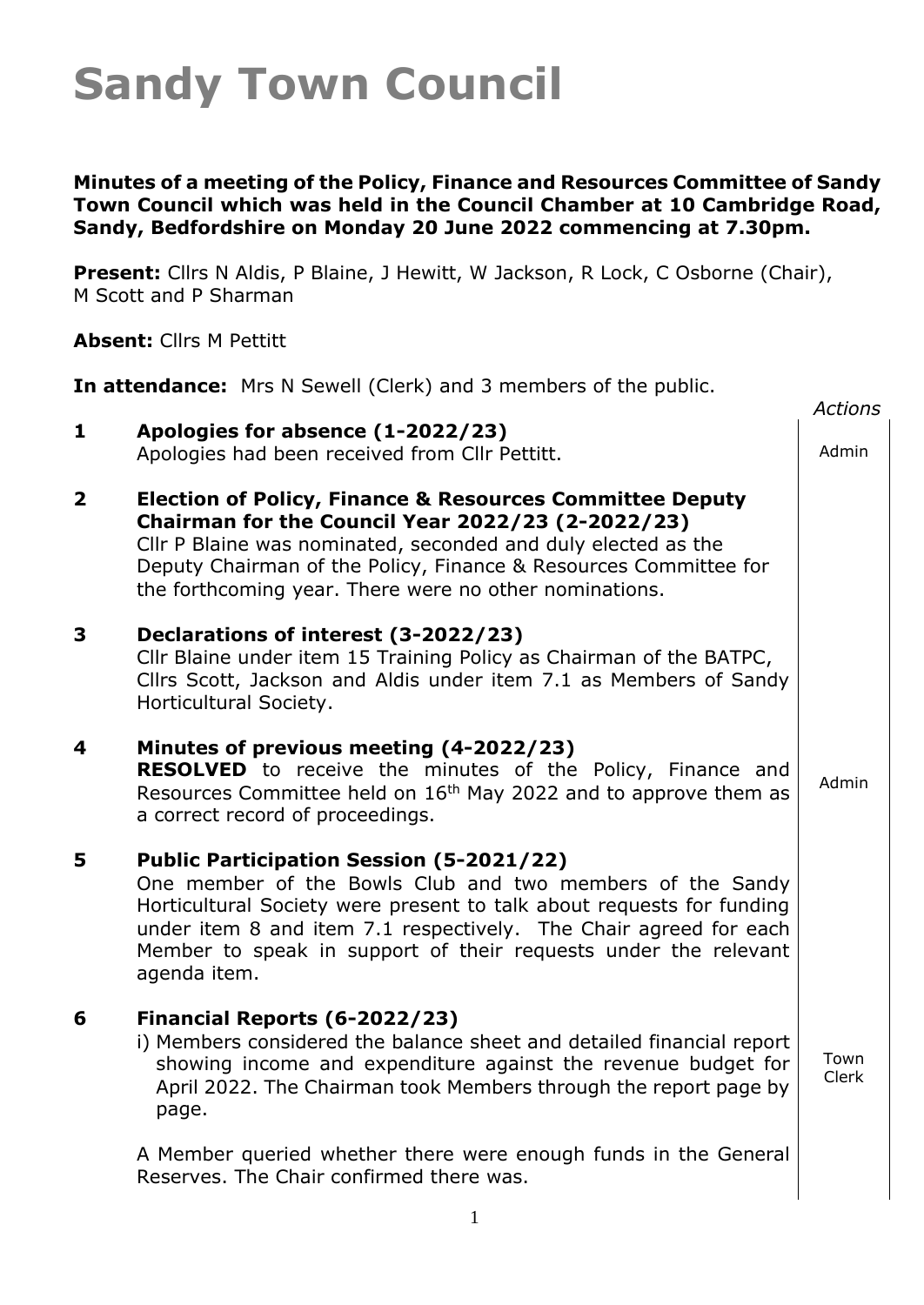|                     | <b>RESOLVED</b> to note the report.                                                                                                                                                                                                                                                                                                                                                                                                 |                 |
|---------------------|-------------------------------------------------------------------------------------------------------------------------------------------------------------------------------------------------------------------------------------------------------------------------------------------------------------------------------------------------------------------------------------------------------------------------------------|-----------------|
|                     | ii) Members received and considered a budget report from the Town<br>Clerk.                                                                                                                                                                                                                                                                                                                                                         |                 |
|                     | <b>RESOLVED</b> to note the report.                                                                                                                                                                                                                                                                                                                                                                                                 |                 |
|                     | iii) Members scrutinised a schedule of payments made since the<br>previous meeting.                                                                                                                                                                                                                                                                                                                                                 |                 |
|                     | <b>RESOLVED</b> to approve the list of April 2022 payments.                                                                                                                                                                                                                                                                                                                                                                         |                 |
|                     | iv) Bank reconciliations and statements.                                                                                                                                                                                                                                                                                                                                                                                            |                 |
|                     | RESOLVED that the Chair of Policy Finance and Resources check and<br>approve the bank reconciliations and statements.                                                                                                                                                                                                                                                                                                               | Cllr<br>Osborne |
| $\mathbf{z}$<br>7.1 | <b>Grant Applications (7-2022/23)</b><br>Members received and considered a grant application from Sandy<br>Horticultural Society.                                                                                                                                                                                                                                                                                                   |                 |
|                     | It was <b>RESOLVED</b> to award a grant of £500 to Sandy Horticultural<br>Society.                                                                                                                                                                                                                                                                                                                                                  | Admin           |
| 7.2                 | Members received and considered a grant application from Let's Get<br>Going.                                                                                                                                                                                                                                                                                                                                                        |                 |
|                     | It was <b>RESOLVED</b> to award a grant of £880 to Let's Get Going.                                                                                                                                                                                                                                                                                                                                                                 | Admin           |
| 8                   | <b>Bowls Club (8-2022/23)</b><br>Members received a request from Sandy Bowls Club to purchase<br>maintenance equipment for the Club.                                                                                                                                                                                                                                                                                                |                 |
|                     | It was <b>RESOLVED</b> that due to a lack of funding provision for the<br>year 2022/23 that an application for funding to purchase such an<br>expensive piece of equipment could not be granted at this time.<br>Members committed to give the request serious consideration when<br>setting the budget for 2023/24 in the Autumn. The Clerk was asked<br>to contact the Bowls Club nearer the time of this decision being<br>made. |                 |
| 9                   | CCTV (9-2022/23)<br>Members received a verbal update from the Clerk on progress into<br>the issues found at Bedford Road Recreation Ground.<br>The Clerk explained that visits by ADT and UK Power Networks had<br>not been able to locate a power source for the CCTV unit, even with                                                                                                                                              |                 |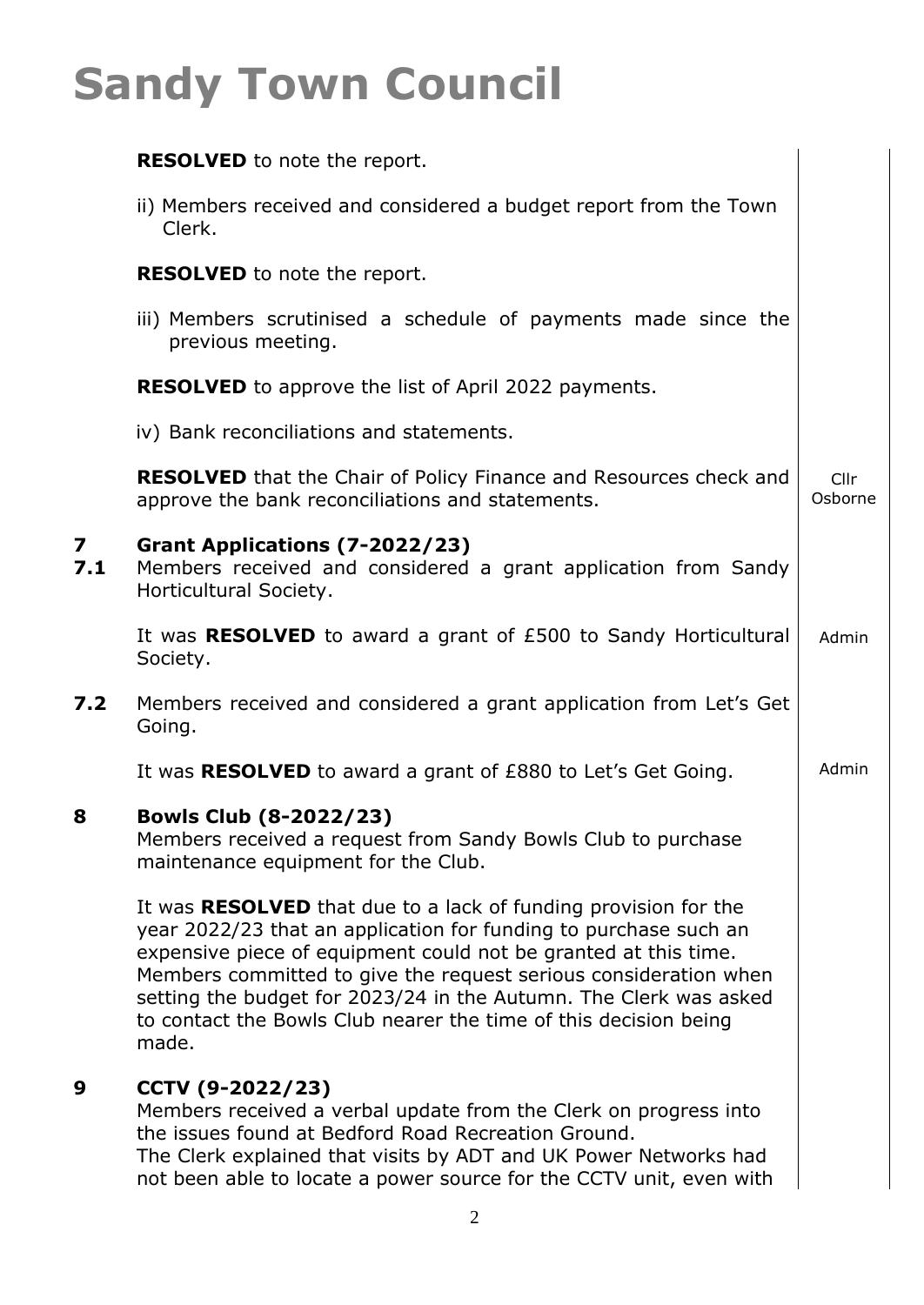the use of a CAT scan. Until the power source could be located the issue at the site remains unsolved and both ADT and UK Power Networks had advised that an electrician would be required to identify this. Members resolved to defer the item to another meeting when more information would be available. The Clerk was instructed to continue investigations to resolve the issue.

### **10 Replacement to Equipment at Bedford Road Recreation Ground (10-2022/23)**

Members received a recommendation from CS&E to replace play equipment at Bedford Road Recreation Ground.

It was **RESOLVED** to approve replacing the play equipment subject to the Clerk being able to secure funds through the Council's insurance and that funding also be pursued under the Community Assets Grant Funding Scheme.

### **11 Repairs to Equipment at Bedford Road Recreation Ground (11- 2022/23)**

Members received and considered a report on the costs of repairing equipment at Bedford Road Recreation Ground.

It was **RESOLVED** to pay for the cost of replacement parts for the Youth Shelter at Bedford Road Park caused by the equipment being misused as a climbing frame. Members requested funding be pursued for this under the Community Assets Grant Funding Scheme and that the Clerk look to also have climbing apparatus installed on site to alleviate the problem. Signs to be placed on the equipment to advertise that it is not safe to climb on.

## **12 Sandy Sports and Leisure Association Lease (12-2022/23)**

Members reviewed and considered Land Registry Prescribed Clauses to the Lease of Sport and Leisure facilities Land West of Sunderland Road between Sandy Town Council and Sandy Sports and Leisure Association.

It was **RESOLVED** to agree to the Prescribed Clauses being incorporated into the Lease of Sport and Leisure facilities Land West of Sunderland Road between Sandy Town Council and Sandy Sports and Leisure Association.

### **13 Grave Digger Fees (13-2022/23)**

Members noted that from 1<sup>st</sup> May 2022 Grave Digger fees increased from £240.00 to £300.00 per funeral.

Town Clerk

Town Clerk

Town Clerk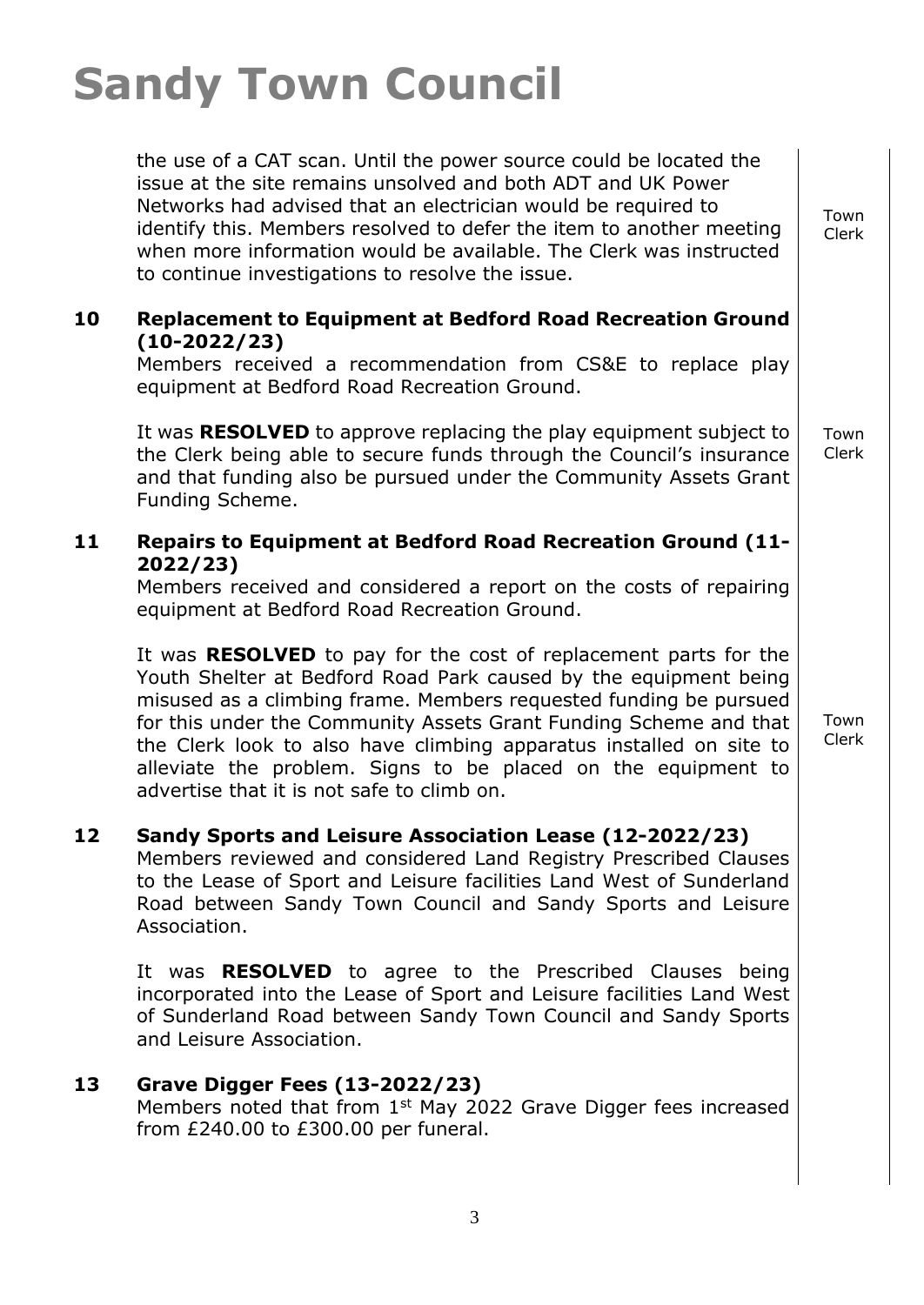It was **RESOLVED** to note the increased cost in Grave Digger fees and requested that the Clerk make enquiries to other local councils to ascertain the fees that they are paying.

### **14 Community Asset Grant Scheme (14-2022/23)**

Members noted the opening of the bidding round for the Community Asset Grant Scheme, and the criteria and deadline for applications.

It was **RESOLVED** for an application to be made for a Bedford Road Recreation Ground Equipment Improvement Scheme to fund the repairs/replacement of damaged equipment at the site and the installation of a new piece of equipment (see items 10 & 11).

#### **15 Updated Policies (15-2022/23)**

Members reviewed and agreed the following updated policies:

• Council Training

It was **RESOLVED** to re-adopt the Council Training Policy.

• Privacy Notice

It was **RESOLVED** to re-adopt the Privacy Notice.

• Website Accessibility Statement

It was **RESOLVED** to re-adopt the Website Accessibility Statement with the amendment to include the new Clerk's name and contact details. Admin

**16 PUBLIC BODIES (ADMISSION TO MEETINGS) ACT 1960 EXCLUSION OF THE PRESS AND THE PUBLIC RESOLVED** that in accordance with Section 1(2) of the Public Bodies (Admission to Meetings) Act 1960 and by reason of the confidential

nature of the remainder of the business, the Press and the Public be excluded from the Meeting. **(16-2022/23)**

### **16.1 Reversal of Resolution – Christmas Lights Staging (17- 2022/23)**

Members noted a report to consider reversal of resolution (106- 2021/22) and received quotations for staging for this year's Christmas Lights Switch on Event following a very poor experience of the original selected contractor during the Platinum Jubilee Event.

The event highlighted poor practice and customer service by the company that the Council did not wish to repeat.